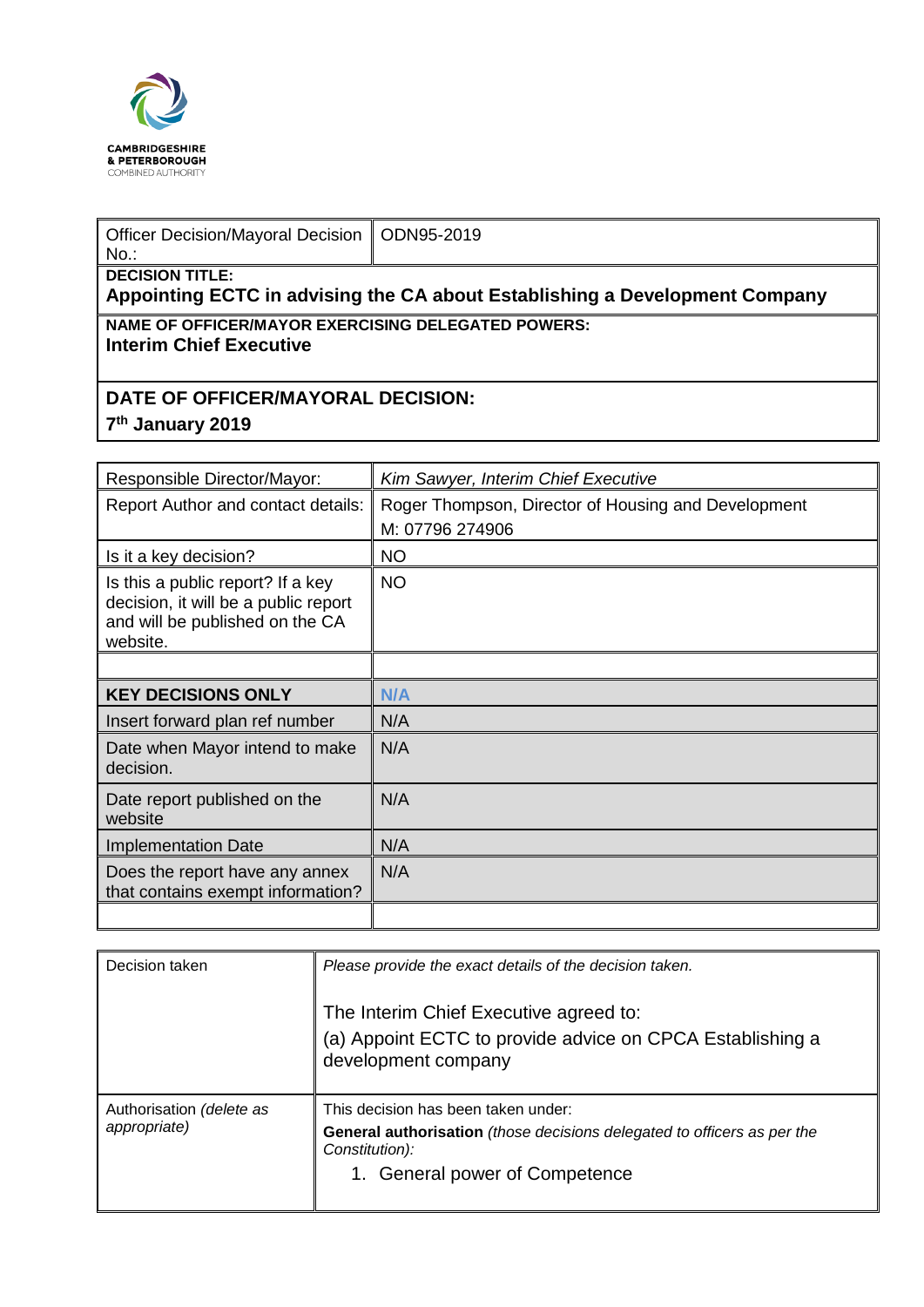

 $\overline{a}$ 

|                                    | Specific delegation by Board (those decisions delegated to officers by the<br>Board)                                                                                                                                                                                                                                                                                                                                                                                                                                                                                                                                                                                                                                                                                                                                                                                                                                                                                                                                              |  |  |  |
|------------------------------------|-----------------------------------------------------------------------------------------------------------------------------------------------------------------------------------------------------------------------------------------------------------------------------------------------------------------------------------------------------------------------------------------------------------------------------------------------------------------------------------------------------------------------------------------------------------------------------------------------------------------------------------------------------------------------------------------------------------------------------------------------------------------------------------------------------------------------------------------------------------------------------------------------------------------------------------------------------------------------------------------------------------------------------------|--|--|--|
|                                    | 2. N/A                                                                                                                                                                                                                                                                                                                                                                                                                                                                                                                                                                                                                                                                                                                                                                                                                                                                                                                                                                                                                            |  |  |  |
| Background Information             | The Mayor of Cambridgeshire and Peterborough Combined Authority<br>and the Cambridgeshire and Peterborough Combined Authority (CPCA)<br>are considering the establishment of a company that will accelerate the<br>delivery of housing and infrastructure in the CPCA area.                                                                                                                                                                                                                                                                                                                                                                                                                                                                                                                                                                                                                                                                                                                                                       |  |  |  |
|                                    | East Cambridgeshire District Council (ECDC) has a track record of<br>establishing both a development company and a commercial company;<br>East Cambs Trading Company and East Cambs Street Scene. ECDC<br>currently build mixed tenure housing and deliver services                                                                                                                                                                                                                                                                                                                                                                                                                                                                                                                                                                                                                                                                                                                                                               |  |  |  |
|                                    | <b>ECTC will:</b><br>Provide the options available for housing delivery structures and<br>assess the relative merits of each to assist the CPCA to make a<br>decision on their preferred option;<br>Develop a financial model based on the preferred housing<br>delivery structure and run a number of scenarios to review the<br>funds options available to the CPCA to assess the affordability of<br>the project;<br>Conduct a 'high level' review of 'known' development<br>opportunities in the CPCA area;<br>Identify a 'shortlist' of development opportunities where direct<br>intervention by the company has greatest potential to accelerate<br>housing delivery;<br>Conduct a critical evaluation of the most promising opportunities<br>and develop a Business Strategy for the company focussed<br>around development, and future enlargement, of the identified<br>pipeline; and<br>Produce an Outline Business Case for the establishment of a<br>company.<br>See copy proposal document attached for more detail |  |  |  |
| Alternative options<br>considered. | Some initial consideration was given to CBRE providing this service but based<br>on previous performance and the anticipated fee costs, ECTC was considered<br>to have a more expert understanding of CPCA's requirements and would be<br>likely to offer better value.                                                                                                                                                                                                                                                                                                                                                                                                                                                                                                                                                                                                                                                                                                                                                           |  |  |  |
| <b>Financial Implications</b>      | Please include the total costs and how the project will be funded. Please include<br>budget codes for your directorate<br>The projected cost is up to $£106,564 + VAT$ (Revenue)                                                                                                                                                                                                                                                                                                                                                                                                                                                                                                                                                                                                                                                                                                                                                                                                                                                  |  |  |  |
|                                    |                                                                                                                                                                                                                                                                                                                                                                                                                                                                                                                                                                                                                                                                                                                                                                                                                                                                                                                                                                                                                                   |  |  |  |
| Consultation                       | consultation<br>Name and Date approved (or indicate<br>List<br>relevant<br>any<br>undertaken<br>relation<br>if not applicable) -<br>in<br>to<br>the<br>chief<br><b>Discussion</b><br>with<br>previous<br>executive<br>Martin<br>Whiteley<br>who<br>initiated the appointment on 10 <sup>th</sup> July                                                                                                                                                                                                                                                                                                                                                                                                                                                                                                                                                                                                                                                                                                                             |  |  |  |